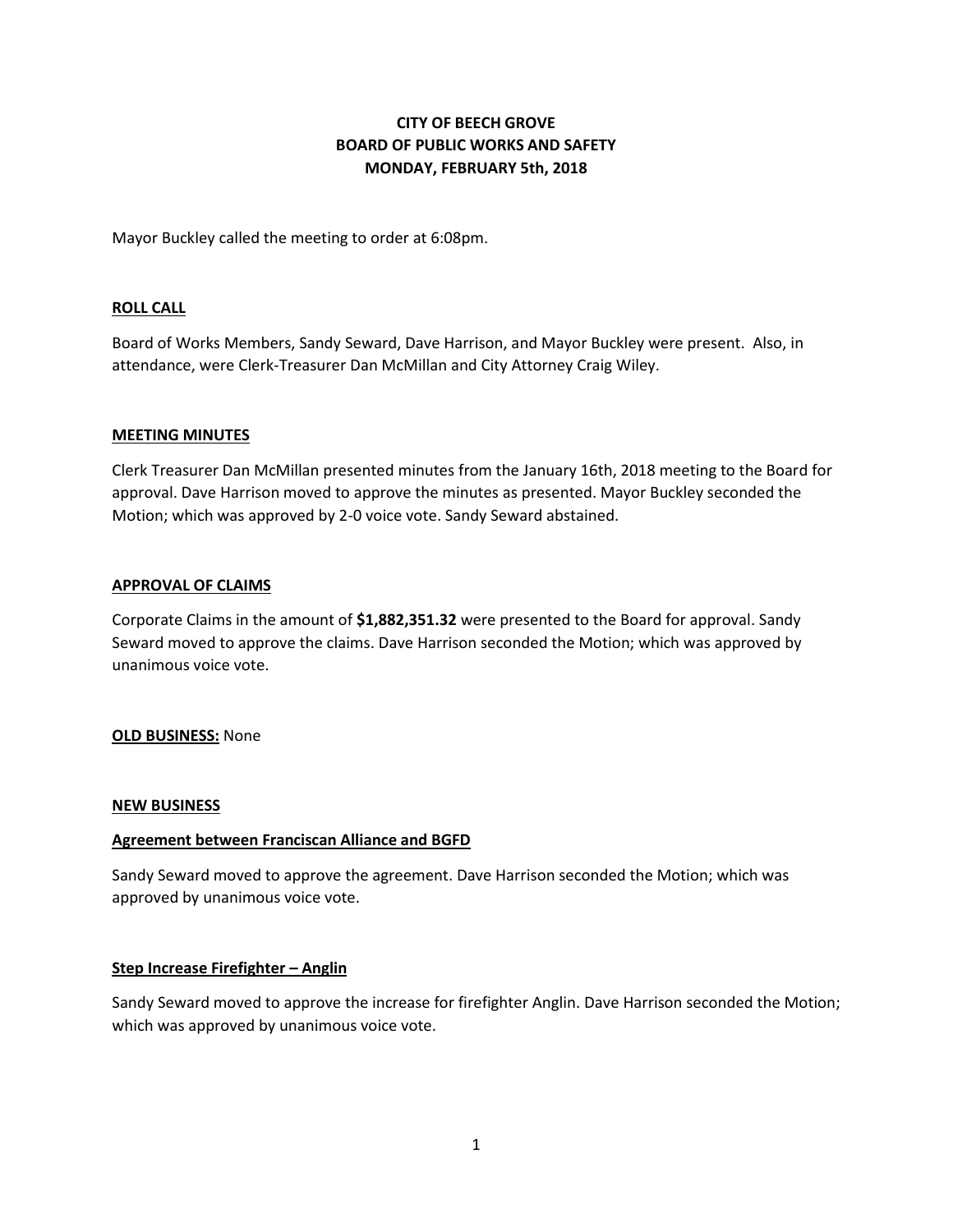# **Handicapped Parking Permit Renewals**

Sandy Seward moved to approve the following parking permits, Jackie Ray/Evelyn Pack, Mark Arthur, Susan Mitchell, Dean Avery Dave Harrison seconded the Motion; which was approved by unanimous voice vote.

## **Permission to Hire Full Time PAO – Police Department**

Sandy Seward moved to approve the hiring of Ruth Ann Burr. Dave Harrison seconded the Motion; which was approved by unanimous voice vote

## **College Pay Adjustment – Police Department**

Sandy Seward moved to approve the college pay for Tim White. Dave Harrison seconded the Motion; which was approved by unanimous voice vote.

Sandy Seward moved to remove Officers Eagan and McGuire from SRT pay. Dave Harrison seconded the Motion; which was approved by unanimous voice vote.

## **Change Order No.8 – Churchman Avenue Sidewalk Project**

Sandy Seward moved to approve Change Order No.8. Dave Harrison seconded the Motion; which was approved by unanimous voice vote.

## **EnviroSweep Contract Renewal – DPW**

Sandy Seward moved to approve this contract. Dave Harrison seconded the Motion; which was approved by unanimous voice vote.

#### **Concrete Floor Refinishing – DPW**

Sandy Seward moved to approve floor refinishing. Dave Harrison seconded the Motion; which was approved by unanimous voice vote.

#### **Landscape Quotes – DPW**

Sandy Seward moved to approve Borgman Enterprises to complete landscape work. Dave Harrison seconded the Motion; which was approved by unanimous voice vote.

# **Licensing Permits for Motel 6 and Beech Grove Chiropractic:**

Sandy Seward moved to approve these licenses. Dave Harrison seconded the Motion; which was approved by unanimous voice vote.

#### **Request of Resignation – BGFD**

Sandy Seward moved to approve the resignation of Courtney Henderson, Dave Harrison seconded the Motion; which was approved by unanimous voice vote.

# **Permission to Hire BGFD**

Sandy Seward moved to approve the hiring of Michelle Saunder, Dave Harrison seconded the Motion which was approved by unanimous voice vote.